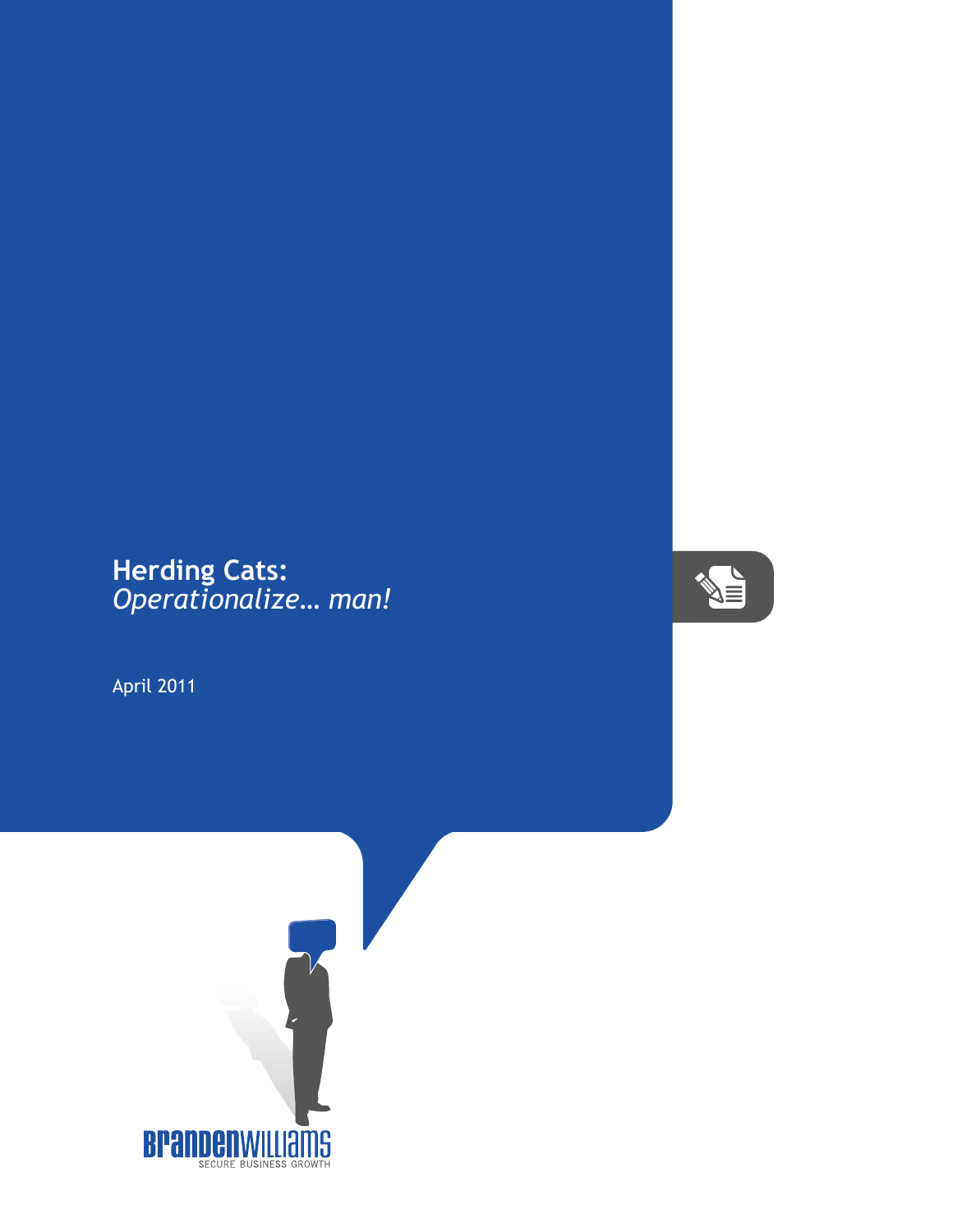Security operations management isn't the most well defined or well executed thing that we do as security professionals. It's not quite as nebulous as our definition of cloud computing, but for the most part we don't have executable plans or a way to demonstrate value back to an organization on a daily basis. In fact, this either tends to get exposed or lauded when a security incident occurs. Part of the reason why, I believe, is because of how broad of a brush we use when describing operational management. Sure, it might include things like responding to security events, collecting and correlating logs, and other operational things you might do daily. But I've seen some definitions wide enough to include things that you might do to demonstrate compliance with a security standard, and some as granular as to suggest that a penetration test of a remote outpost might be included as well.

In my mind, security operations management should do at least these three things very well: demonstrate value from system event visibility into real-time, security related activity in the enterprise; cover all elements of high-value assets (i.e., manage both the physical and electronic worlds); and support the audit side of the business by providing defensible work product documenting the execution of security controls.

Just like other cyclical things in enterprise information technology, it appears that the operations management piece goes through the in-sourced versus out-sourced swing on a periodic basis. My customers are telling me that we are on the in-source swing. Many companies are pulling in key elements of operations management like incident response and event management away from outsourced partners with one exception, the cloud. For companies looking to reduce risk in their business for certain non-core activities, service providers are being asked to step up to more responsibility (and liability in many cases) and provide business solutions instead of tactical activities.

For example, one of my customers recently reviewed how they process and respond to security events and incidents, and invested in both people and hardware to bring the activity in house for their core business operations. In the same motion, one of their noncore businesses operations pushed more responsibility to their outsourced provider with respect to e-commerce to the point of simply getting wire transfers and pick lists from that organization. In their view, they were focusing their operational expenditure on highvalue, core assets that the business must have running well for their global operations, and simply reducing a non-core revenue stream slightly to allow the service provider to provide added services required to meet my customer's security and IT service level agreements.

One of the big problems that large companies have is tracking risk against high-value assets outside of their corporate headquarters. Should a company look to expand its business into a previously untapped market, they must first evaluate the business risk of doing so and make sure the benefit to the company exceeds this (to the risk appetite of the board). But once they make the decision to jump into the market, they must continuously monitor and adjust the controls protecting their high-value assets<sup>1</sup>. Without a process (and tools to support) to handle information related to these assets, companies will often be limited to responding to events instead of anticipating or preventing them.

Finally, controls are great when they work, but if someone outside of your company (or even inside) wants to verify that the controls function, you will need to present defensible

## **FOOTNOTES**

*1 These might fall into any of the following categories: people, intellectual property, manufacturing equipment, cash, or other expensive assets used in the value-producing area of that business.*

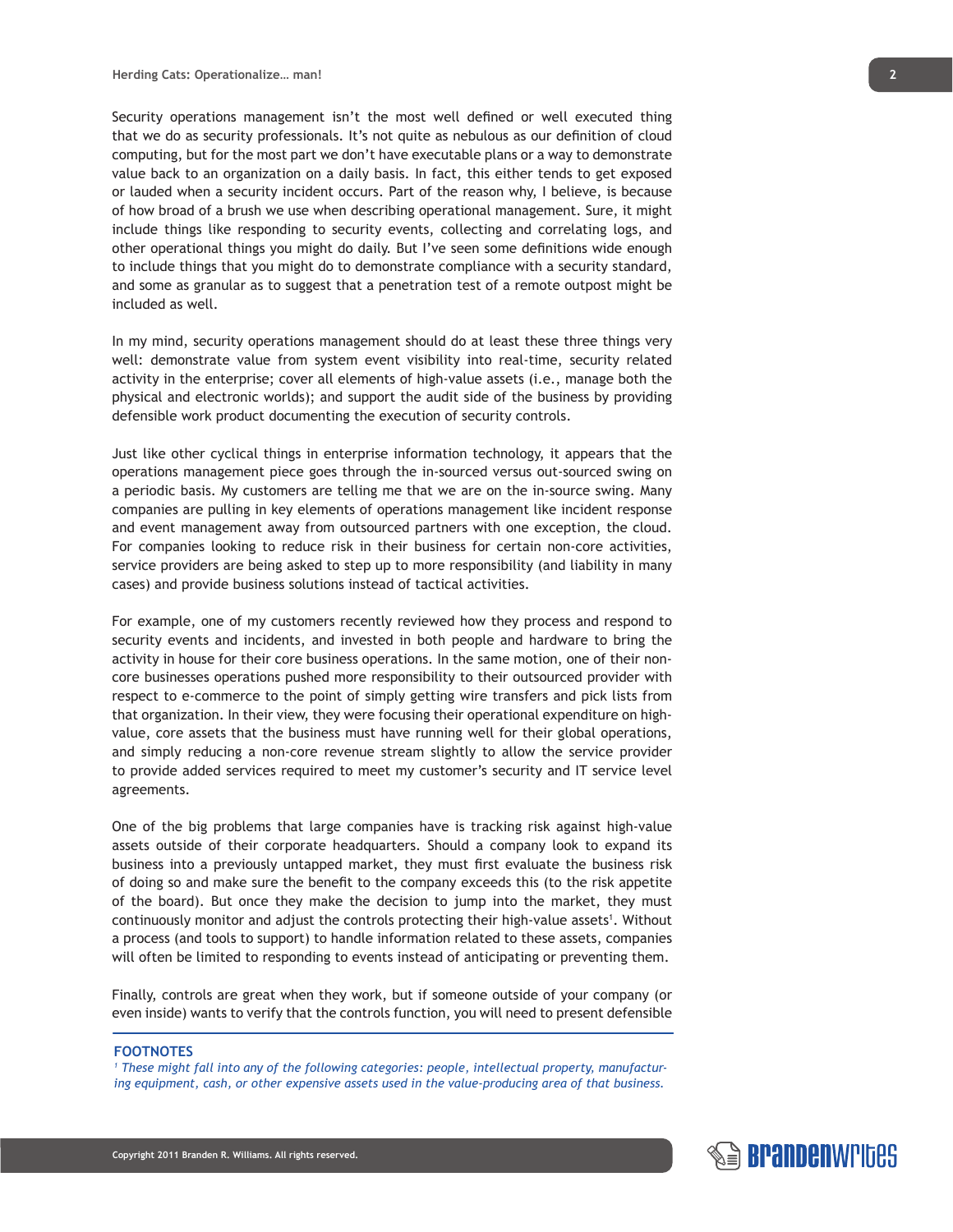evidence to support that notion. Any part of an IT or info-sec control must contain some way to create defensible evidence to show that the control works. Information security, when done in a vacuum, does not breed trust within the enterprise. When things look like a black box, they are trusted less than things based on open standards and architectures.

As IT transforms to a service-based model, we as security professionals must not only adapt, but also contribute value back to our organizations such that we support the longevity of the business. If you take a look at your company's ability to operationally manage security and it doesn't function today, what makes you think it will function in the new world of IT? Before you get too far down the road, it might be time to take a hard look at your organization's ability to operate security enterprise wide.